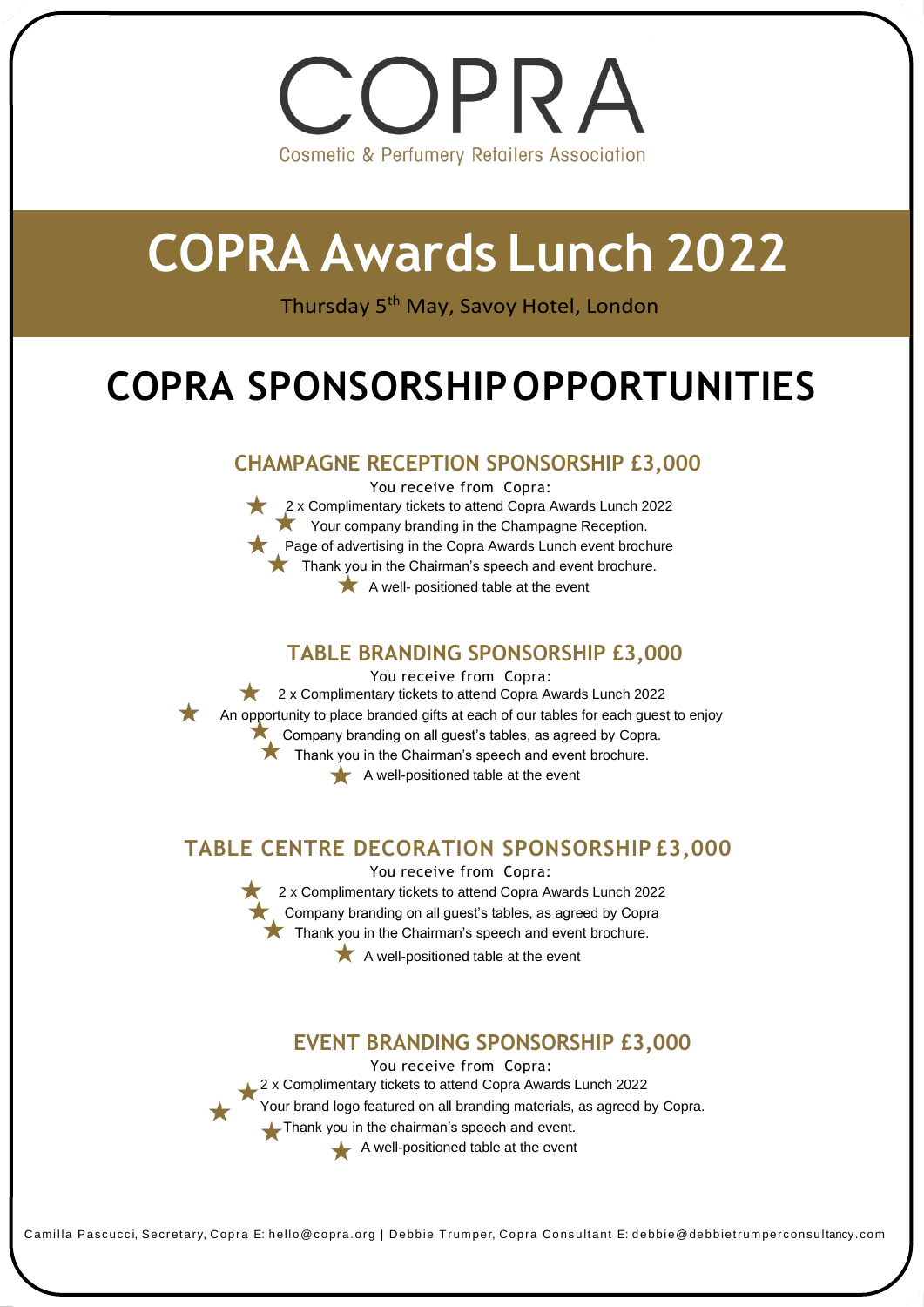# OPRA **Cosmetic & Perfumery Retailers Association**

# **COPRA Awards Lunch 2022**

Thursday 5th May, Savoy Hotel, London

# **COPRA SPONSORSHIPOPPORTUNITIES**

### **COPRA AWARDS PLAQUE SPONSORSHIP £3,000**

You receive from Copra: 2x Complimentary tickets to attend Copra Awards Lunch 2022 Your company logo featured on the Award Plaques. Thank you in the chairman's speech and event brochure.  $\blacktriangleright$  A well-positioned table at the event

#### **COPRA'S OFFICIAL PHOTO/VIDEO OPPORTUNITY BRANDED BACKDROP IN OUR DRINKS RECEPTION £3,000**

You receive from Copra: 2 x Complimentary tickets to attend Copra Awards Lunch 2022 Your brand logo featured on the official photo/video backdrop.  $\star$  Thank you in the chairman's speech and event brochure. A well -positioned table at the event.

## **GOODY BAG SPONSORSHIP FOR OUR GIFTS £2,000**

You receive from Copra: 2 x Complimentary tickets to attend Copra Awards Lunch 2022 Your company logo on the Goody Bag. Thank you in the chairman's speech and event brochure. A well-positioned table at the event

## **TICKET AND MENU SPONSORSHIP**

You receive from Copra: 2 x Complimentary ticket to attend Copra Awards Lunch 2022 Your company logo printed on our menus and tickets. Thank you in the Chairman's speech and event brochure. A well-positioned table at the event